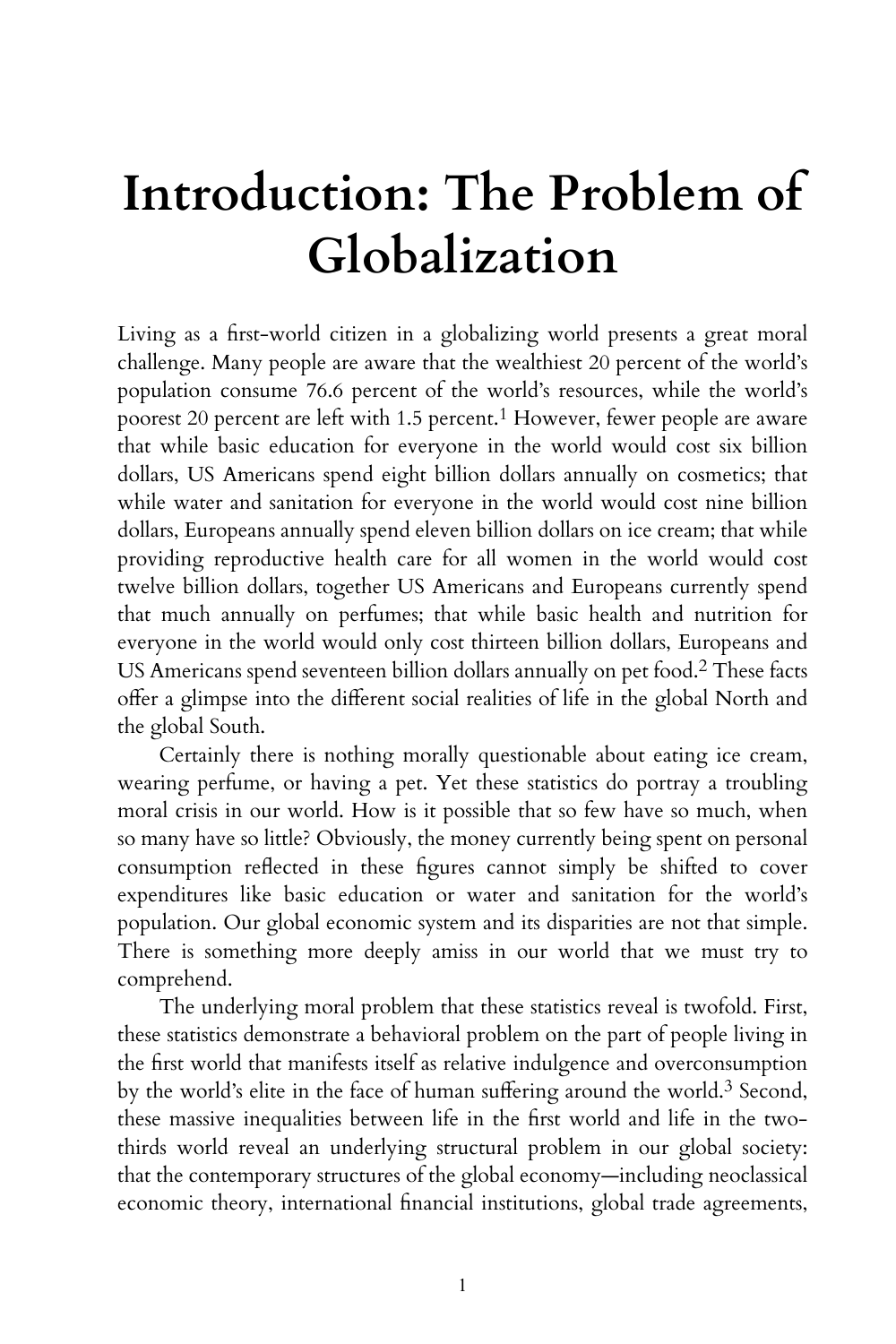and the actions of transnational business corporations—are designed by people in the first world in ways that disproportionately benefit those of us living in the first world. The wealthy elite, namely the people who live in the first world and their elite compatriots in developing countries (who are often educated in the first world), are the architects of the global economic and political structures that shape the face of globalization and global economic policy. While it is essential for individual first-world consumers to recognize our complicity in perpetuating this global system of increasing inequality, it is also vital that we recognize the systemic root of the problems that are reflected in these statistics. These two factors—personal complicity and behavior alongside structural analysis and accountability—are the foundations for changing the direction of our global future.

An ethic of solidarity is both a model for first-world Christians for how to live faithfully in the midst of a globalizing world (personal complicity and behavior) as well as a framework for a new way of imagining our political economy and our social networks and interactions (structural analysis and accountability).4 An ethic of solidarity is a transformative ethic, rooted in the principles of sustainability and social justice, that requires first-world citizens to work simultaneously on transforming personal habits and lifestyles as well as global economic and political structures that perpetuate inequality and injustice. The starting point for this project is the problem of social injustice that is generated by the dominant form of globalization in our world and the economic ideology that undergirds it.<sup>5</sup> In these pages, I will explore the richness, depth, and challenge that a theology of solidarity offers as the foundation for economic and social relationships as opposed to the guiding principles of individualism, profit, and wealth accumulation that currently drive the economic structures of human society.

My work as a Christian social ethicist is best defined as feminist liberation ethics, a strand of thought rooted in the tradition of social Christianity that takes the problem of social injustice as its starting point.6 The tradition of Christian social ethics is the branch of ethical inquiry that understands its task as "the relentless advocacy of ethical positions on matters of public policy based on Christian theological criteria."7 By its nature, Christian social ethics is public theology that engages in critical social analysis with an eye toward developing normative moral criteria to help shape human behavior and social policy. Critical feminist theologies also shape the methodological perspective of this study in several significant ways, including the emphasis on examining interstructured oppression, privileging standpoint theory and the importance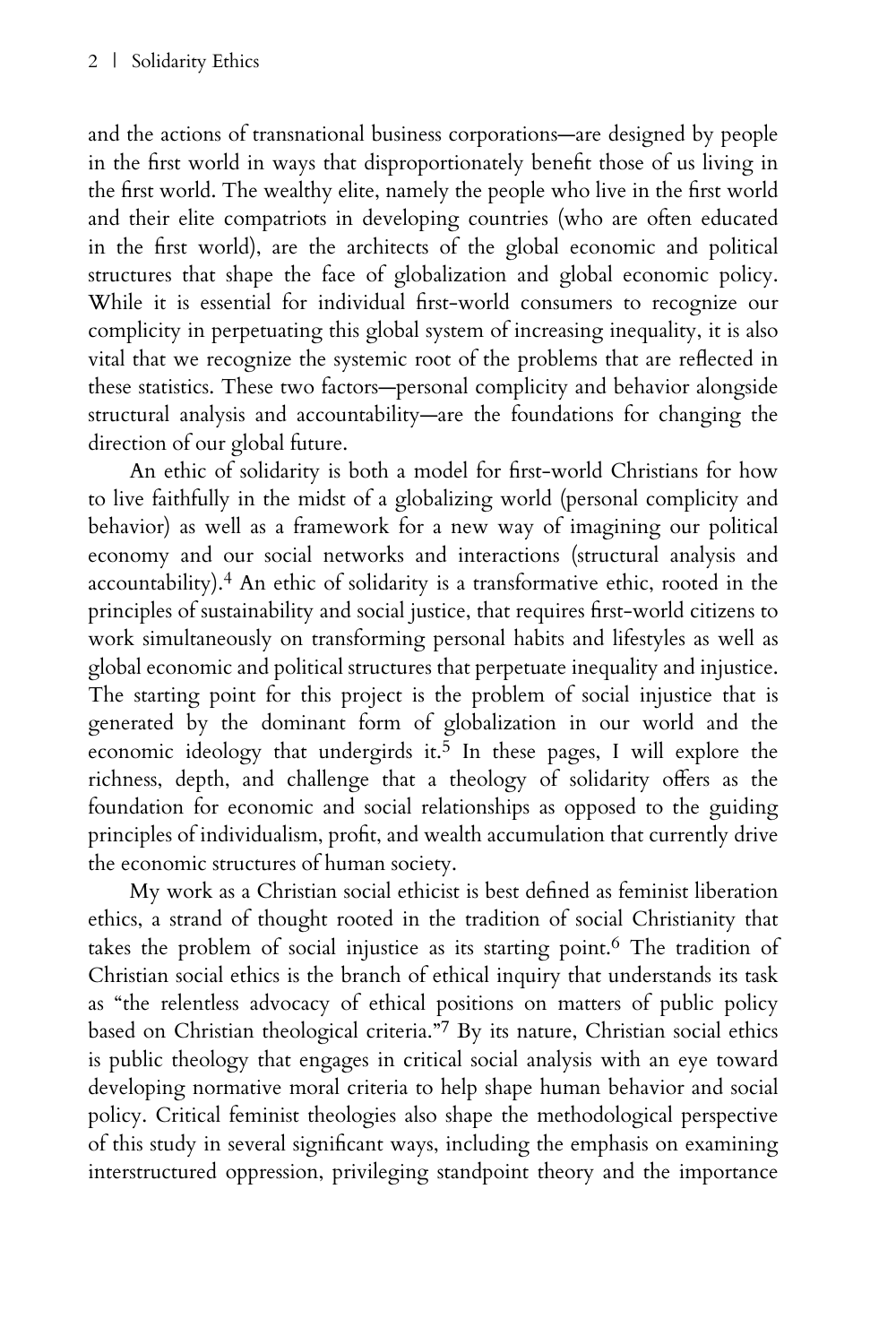of social location, and the emphasis on developing relationships across lines of difference that is foundational to the ethic of solidarity developed here.

#### Assessing the Morality of Economic Globalization

Economies and markets are social structures created by human beings. They are the means by which people order and structure the basic activities of human existence. The economies, markets, and social systems that humans create are moral structures that reflect particular values expressing particular understandings of what it means to be human and what it means to live a good life. As such, it is important to interrogate the moral codes and priorities that are embedded in economic systems to ensure that these systems reflect the values that societies hold most dear. The current economic order, which is commonly referred to as "neoliberal globalization," is a complex idea that deserves some analysis.

The term "globalization" is currently used in a wide variety of ways. Generally speaking, it refers to economic, social, political, and cultural processes that serve to break down traditional barriers that have separated peoples, nations, and cultures from one another. To the extent that globalization refers to interaction between cultures, trade partnerships and agreements, migration, and technology transfer, it is hardly a new phenomenon. Just as surely as tribal and cultural identity can be traced to the evolution of *homo sapiens* as a species, the interaction, intermarriage, and trading relationships between different clans and tribes represent the earliest patterns of commerce and social interaction between groups that defined themselves as somehow different from one another. These behaviors and interactions mark the history of human civilization over the millennia. Sometimes cultural interaction has progressed peacefully and functioned in mutually beneficial ways; at other times nations have acted as aggressors against their neighbors or against those peoples and cultures that they perceived to be inferior.

The political and economic shifts that accompanied the end of the Second World War led to the rise of a new geopolitical landscape that included two major changes. The first change was the solidification of the Western and Eastern political "blocs" that came to be known respectively as the "first" and the "second" world. The second change was a growing concern with the economic development of newly independent nations in Africa, Latin America, and to a lesser extent, Asia. The working assumption of the Western countries, or the first world, was that these former colonies needed to develop their assets and resources in ways that would make them more prosperous. The general consensus was that the best way for them to succeed was to emulate the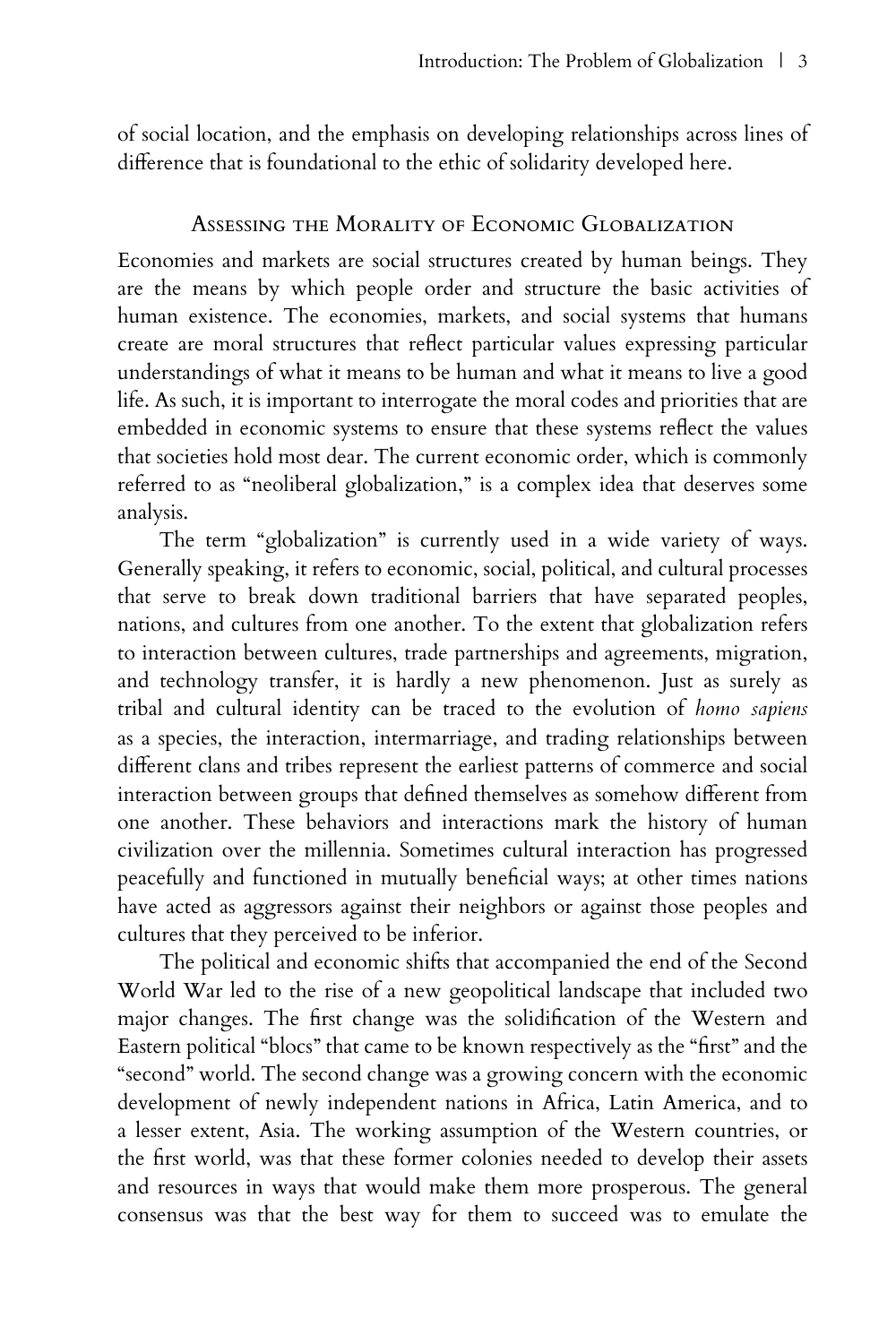industrial development model that had propelled the first world to economic success. These countries were referred to as "underdeveloped" or "developing." They also came to be known as the "third world," and more recently, the "twothirds world" or the "Global South."

The most significant changes that have shaped the global economy and the context of globalization in which we now live took shape in the 1980s. At that time, a new set of economic policies were promoted by leading politicians in Britain and the United States that have come to be characterized by the label "neoliberal."8 These policies brought business and political leaders together in the task of developing a more integrated global economy. The guiding principle behind these policies was that economic growth and the health of the economy were best achieved by creating political environments that allowed "market mechanisms" to function freely without government interference. Also referred to by the names "supply-side economics," "Washington Consensus," "laissez-faire," and the "free market," these economic approaches relied heavily on deregulation, privatization, and increasing international trade, and were heavily promoted by the administrations of Margaret Thatcher and Ronald Reagan.

With the disintegration of the former Soviet Bloc countries in the last decades of the twentieth century, economists and politicians heralded the triumph of capitalism and sought to extend neoliberal policies around the world in an effort to create a single, unified global market that functioned with a common set of economic principles and assumptions. While various engines of the global economy, like the International Monetary Fund (IMF), the World Bank, and the World Trade Organization (WTO), had already moved toward neoliberal policies in the early 1980s, by the end of the decade these dominant international financial institutions promoted neoliberal ideas as the foundational economic assumptions of their models of development. The economic power that these institutions wielded, through economic policies and critically important credit ratings of developing countries' economies, allowed them to pressure many developing countries to conform to Western economic assumptions about growth and trade. These assumptions often discounted the particular circumstances, histories, and cultural specificities of individual countries and their economies.9 The structural adjustment policies that accompanied the neoliberal model functioned to eviscerate social spending on education, health, unemployment, and other social services in countries where many people were unable to compensate for this loss of government services. These cutbacks had significant impacts on literacy rates, prenatal care, infant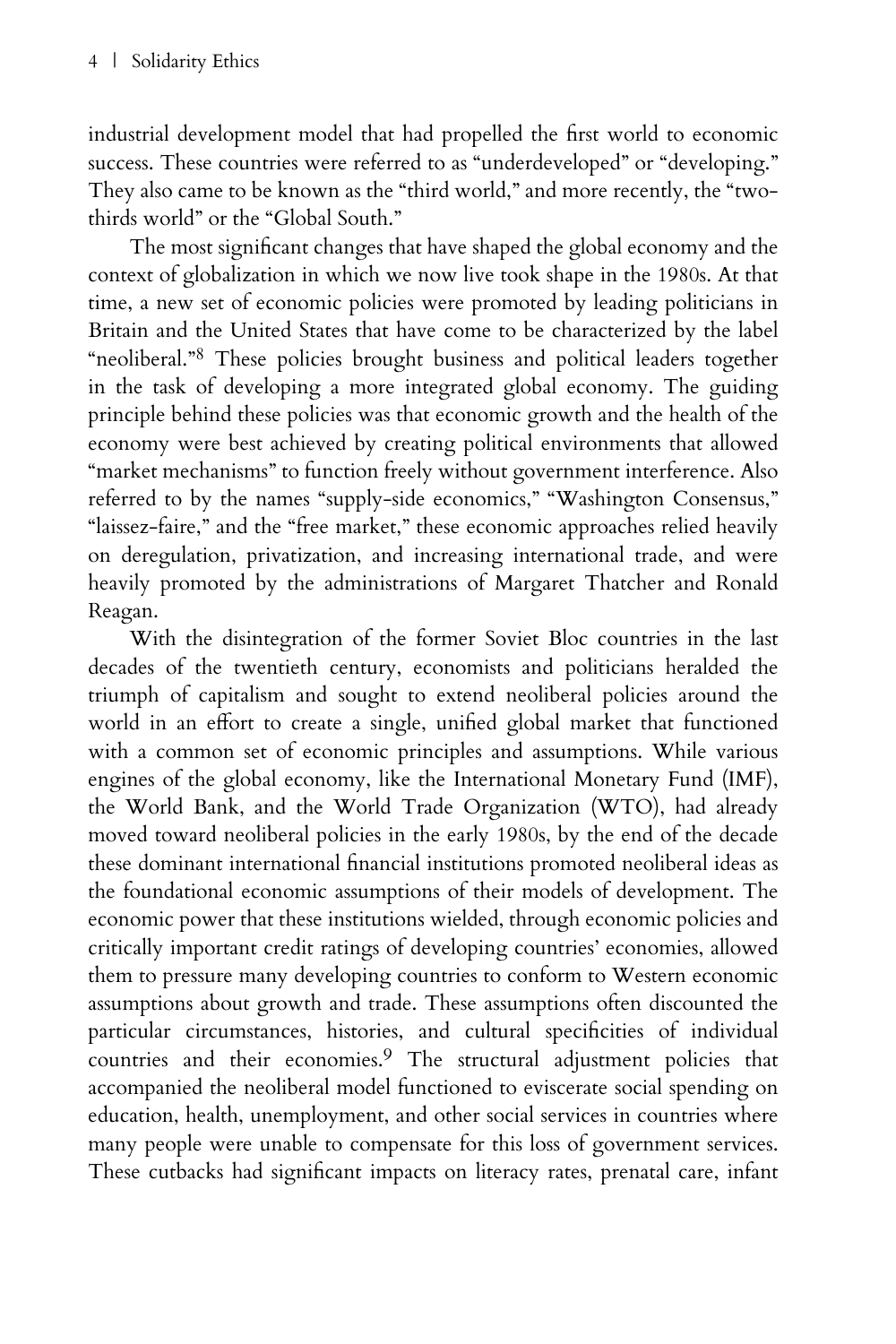mortality, and the general health and well being of many people living in or near poverty.10

As a nation, the United States is deeply invested in the promotion and continuation of the neoliberal model of globalization. From our fourteentrillion-dollar debt to the military-industrial complex that accounts for 45 percent of our national budget, US Americans have structured our economy in ways that are beholden to a neoliberal economic agenda. The allure of an ideology that recognizes the capitalist, consumerist, and individualist way of life as the pinnacle of civilization, and a capitalist market economy as superior to all others, has structured our lives and our minds in particular ways. Unfortunately, privilege and wealth are too often accompanied by a complacency that blinds us to our own weaknesses. As a country, we have become a people that are largely ignorant of the economic institutions of globalization like the IMF, World Bank, and the WTO. Many people in the United States do not know what these institutions do or how they function, but ignorance does not reduce the moral culpability of US Americans for the actions of their government working through these institutions. The very presence of the World Bank and IMF in Washington, DC tells volumes about the influence and control that the United States has in shaping their policy directives.11

In this book, the term "economic globalization" is used to refer specifically to the form of globalization that is driven by neoliberal economic theories and activities promoted by US economists, business people, and public officials. While many US Americans have benefited handsomely from neoliberal globalization through wealth gained from financial investment and transactions to inexpensive food, clothes, and electronics, the neoliberal global order has also had a negative impact on the lives of many people living in this country. The growing gap between the rich and the poor that has increased dramatically since the 1990s, the realities of outsourcing and free trade that have contributed to the continued loss of working-class industrial jobs, the subprime lending crisis, and the shifting of the tax burden from the wealthy to the working poor are all consequences of a rise of neoliberal culture that is increasingly shaping the political-economic landscape in the US.12 These negative consequences of economic globalization help make it easier for US Americans to see the ways in which the neoliberal agenda that has been exploiting the developing world for decades has also been slowly undermining the capacity of people across the economic spectrum to create a "good life" here at home.

Neoliberal globalization is a particular ideology, or belief system, that offers humankind one pathway for organizing economic behavior and transactions. It is not, however, the only model of how international and domestic economic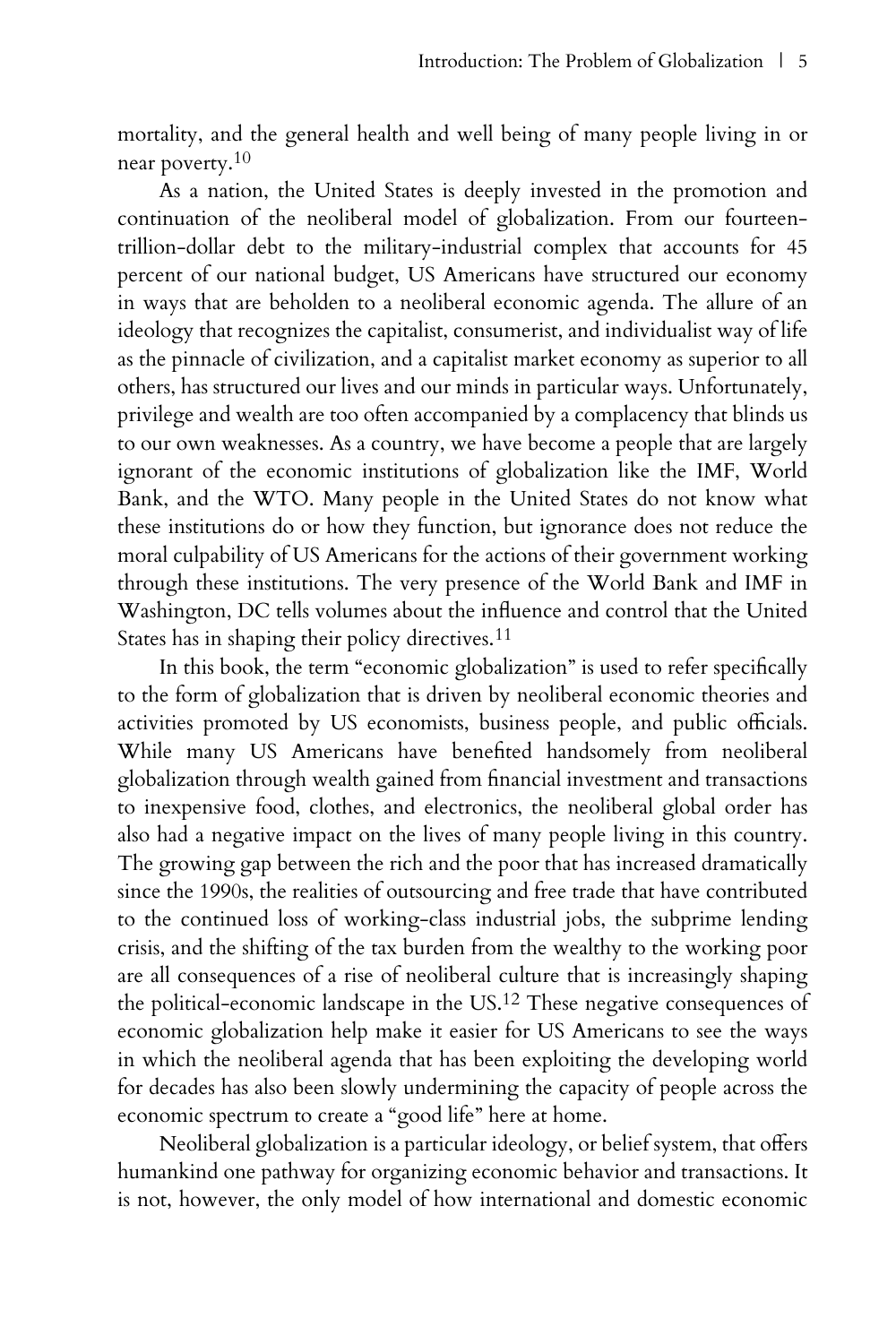arrangements could be ordered. When viewed from the perspective of the poor and disenfranchised, the morality of neoliberal globalization is far from benign. In fact, the current form of neoliberal globalization mimics the patterns of colonialism and exploitation that dominated international affairs for the last several hundred years. While it purports to be the only way to end poverty, it often functions to impoverish people, communities, and cultures through the implementation of free-market solutions and theories that build up the wealth and power of the world's most powerful economic and political players.13 Unfortunately, the univocal focus on free-market solutions to poverty draws on Western, neoclassical economic assumptions about human behavior, desire, values, and social reality that do not necessarily correspond to the social reality of the twenty-first century. By focusing almost exclusively on promoting macroeconomic policies to generate economic growth through free-trade zones, growing crops for export, and pushing integration of developing world economies into the global economy, the capitalist approach to addressing poverty fails to allow proponents of neoliberalism to pay adequate attention to the complex factors that contribute to poverty or to the unique forms that poverty takes in different cultural contexts.

Neoliberal policies have certainly functioned to create wealth. The moral question, though, is, "Who has this wealth benefited?" From a Christian ethical perspective, drawing on the deep traditions of justice and care of neighbor as the ethical cornerstones of reflection, a more trenchant moral question is, "What effect do these policies have on the poor and the most marginalized people in society?" Valuing the perspectives of the poor and marginalized allows for engagement in a process of critical social analysis that highlights the processes of globalization from a different perspective than the dominant vision of privilege that accompanies much discourse on globalization in the first world. The current economic crisis offers an opportunity to open up a whole new discussion on political economy that has the potential to move beyond the twentieth-century debates over individualism vs. collectivism. Despite the globally integrated and interconnected world of the twenty-first century, no single master narrative of economic transactions, development, or prosperity is possible or even advantageous in a world that is as diverse and economically uneven as the present world. In considering the moral underpinnings of globalization and economic exchange, it is necessary to examine what values undergird different visions and interpretations of globalization and to expose the ways in which all forms of globalization are not morally equivalent**.**

The current model of neoliberal globalization is not the only way to shape globalization processes in our world. Global warming and climate change are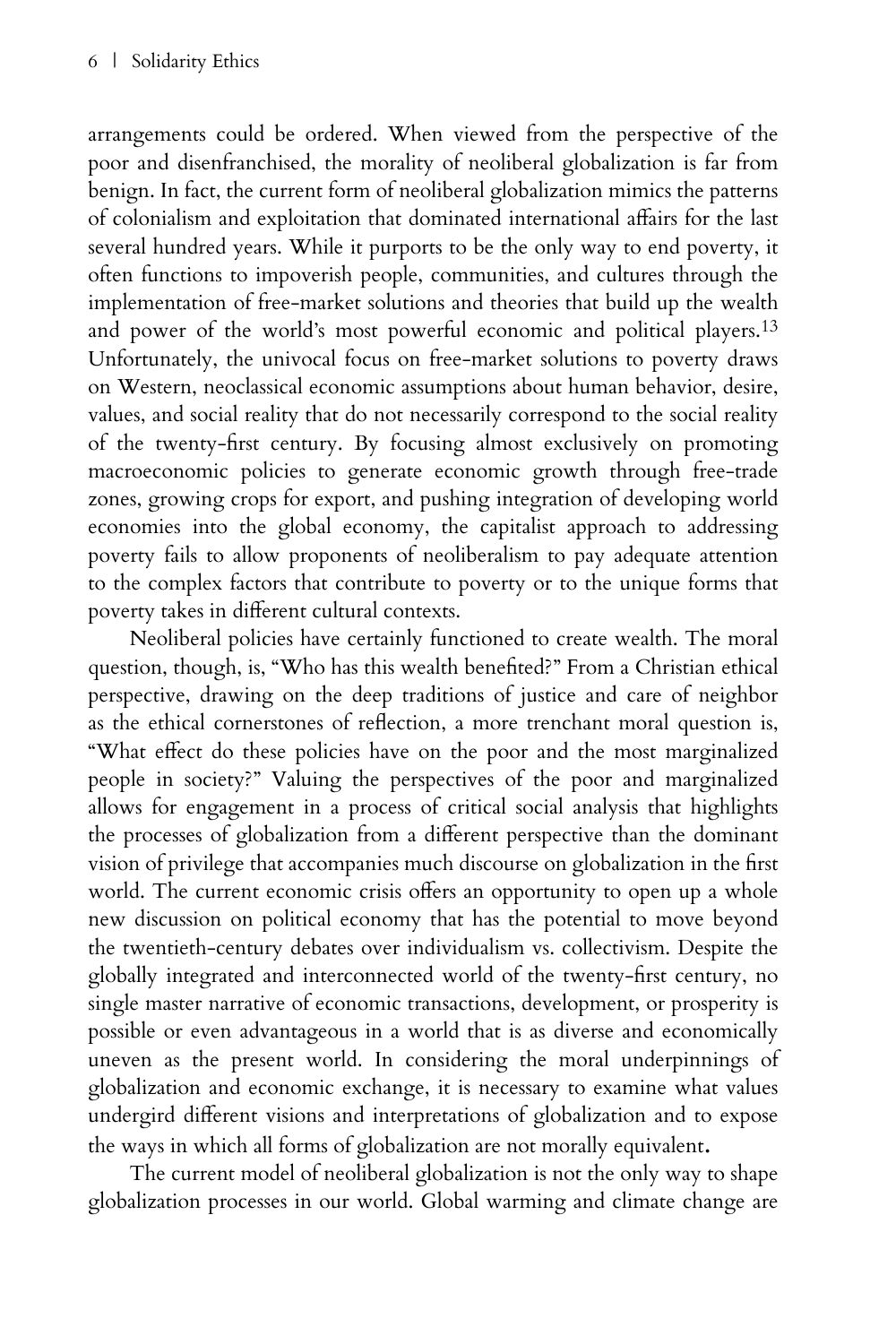teaching us that economic integration is too narrow a lens through which to think about the relationships of a global community. Because we share a single ecological space, the habits and practices of people in different parts of the world are leading us toward a new consciousness in which we are forced to recognize the radical interdependence that we share as life forms in a finite space. This new consciousness marks a radical shift between the social and economic worlds of eighteenth-century Europe, where capitalism developed, and the realities of life in the twenty-first century.

Adam Smith and David Ricardo, two of the "fathers" of modern economic theory, did not live in an industrial world with airplanes, high-speed tanker travel, the Internet, and a looming climate change crisis. Their theories of selfinterest and comparative advantage belong to a different social and political world that simply does not translate adequately into our own. The philosophical revelations of the Enlightenment that individuality and human rights ought to be the foundation of human society were significant milestones in human development in the 1700s, and these ideas have led to enormous strides forward for the civil rights of minorities and women in many contexts. It is true that all peoples or governments around the world do not necessarily share these assumptions that are taken for granted by Western democracies. For this reason, it is essential to retain an affirmation of the importance of individual selfworth and dignity as important foundational aspects of understanding human nature. At the same time, an overemphasis on individual rights has eclipsed our understanding of the common good. In some cases, where Western values have heavily influenced economic policy, an emphasis on the rights of individuals (for profit or private ownership) has forced communities in the developing world to conform to Western norms of individualism at the expense of their ability to recognize and affirm the value of interdependence. What is at stake for the health and well-being of people and the planet is the ability of Western nations and their leaders to hold the values of individual rights and private property alongside the values of interdependence and sustainability in ways that will shape the practice of globalization in new directions. As a moral philosopher, Smith rooted his economic theories in a moral framework that assumed compassion; he would hardly recognize the economic theory of today that claims to stand outside of morality.14

By contrast, a theology of solidarity is firmly rooted in the values of mutuality, justice, and sustainability. Solidarity is a meaningful response for first-world Christians to the environmental degradation, economic disparity, and unjust form of globalization that plague our world today. It requires recognition of the disparity between the dominant, self-centered norms of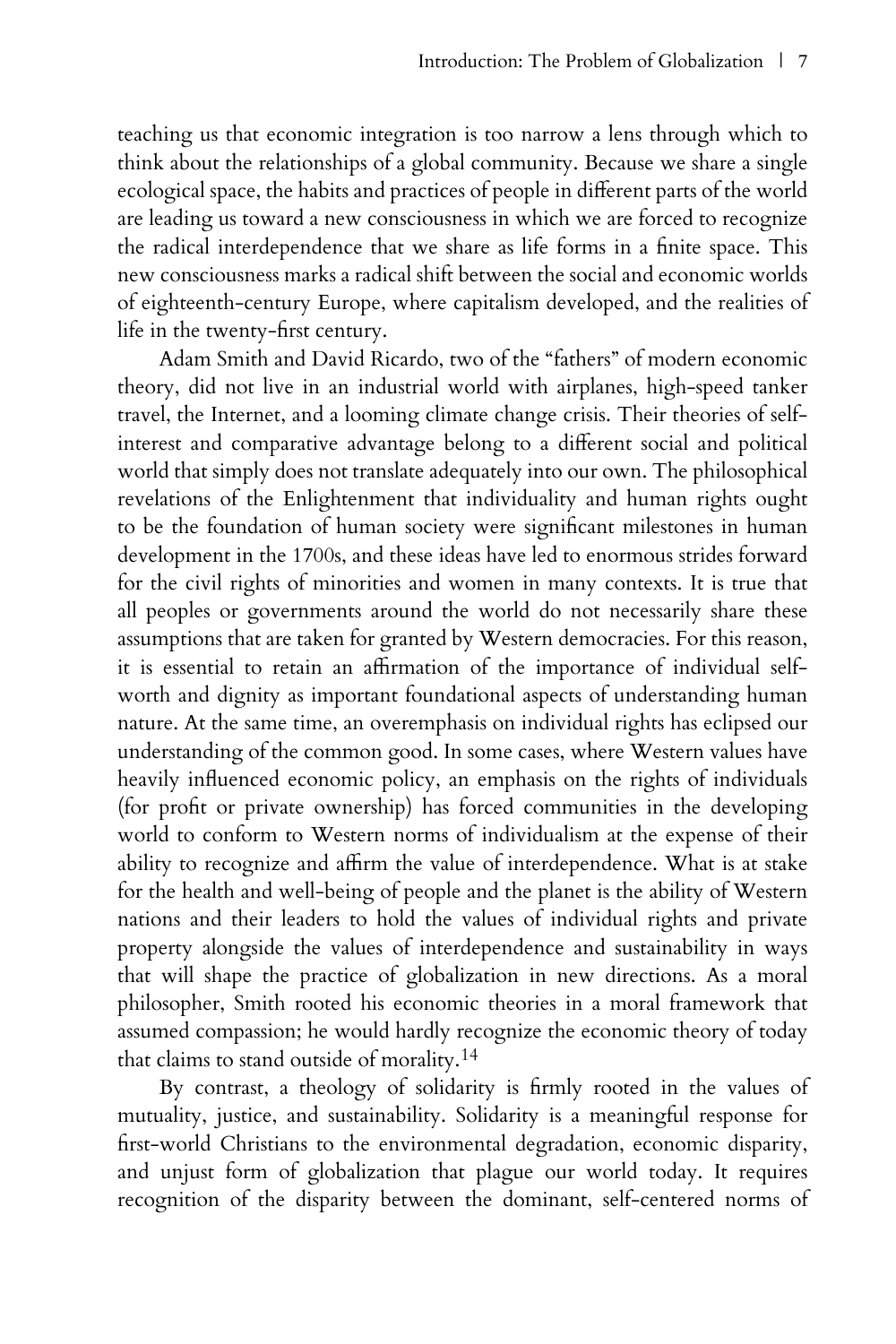economic globalization that currently shape economic discourse and practice in our society and the need for moral norms that guide economic interactions in ways that promote the common good. In a world that values and promotes unmitigated consumerism and wealth creation, practicing an ethic of solidarity requires first-world citizens to think and act in countercultural ways.

### A Tale of Two Fires

The heart of the moral question that first-world citizens must answer in facing neoliberal globalization is this: to what extent will one participate in a system that benefits some at the expense of others? Furthermore, to what extent are one's own daily habits and practices complicit in the exploitation of other human beings and the planet? These are the questions that shape the present inquiry. A comparison of two industrial fires can help to frame the problem.

In May of 1993, in what has been called "the worst industrial fire in the history of capitalism,"15 hundreds of low-wage factory workers were trapped inside a burning toy factory on the outskirts of Bangkok, Thailand. Official reports listed the dead at 188 and the injured at 469. Survivors reported that the main doors were locked and windows had been blocked to prevent pilfering. Stuffing and animal fibers used to make the toys had littered the factory. Furthermore, while Thai law requires that the fire-escape stairways of such a large factory be sixteen to thirty-three feet wide, this factory's were a mere fourand-a-half feet wide, and cheap construction allowed steel girders and stairways to crumple easily in the heat.

While the tragic fire at the Kader Industrial Toy Company happened in Thailand, a deeper examination of the circumstances reveals a bit of the complex web of global economic integration and some of the moral problems associated with it. The Kader factory had contracts with Toys R Us, Fisher-Price, Hasbro, Tyco, Arco, Kenner, Gund and J. C. Penney for whom they manufactured Bugs Bunny, Bart Simpson, and Sesame Street toys destined for export to US American consumers. This factory was one of many that have sprung up in the developing world in recent decades, often accompanied by low wages and poor working conditions and made more attractive for investors due to lax environmental laws and government oversight. The Kader fire is a prime example; shoddy construction, failure to follow legal safety codes, dangerous inattention to the storage of flammable materials, and carelessness regarding fire safety procedures all contributed to the fire—and were well within the arena of human control.

Before this tragedy, the Triangle Shirtwaist Company fire of 1911 in New York City had ranked as the worst industrial fire in history. The Triangle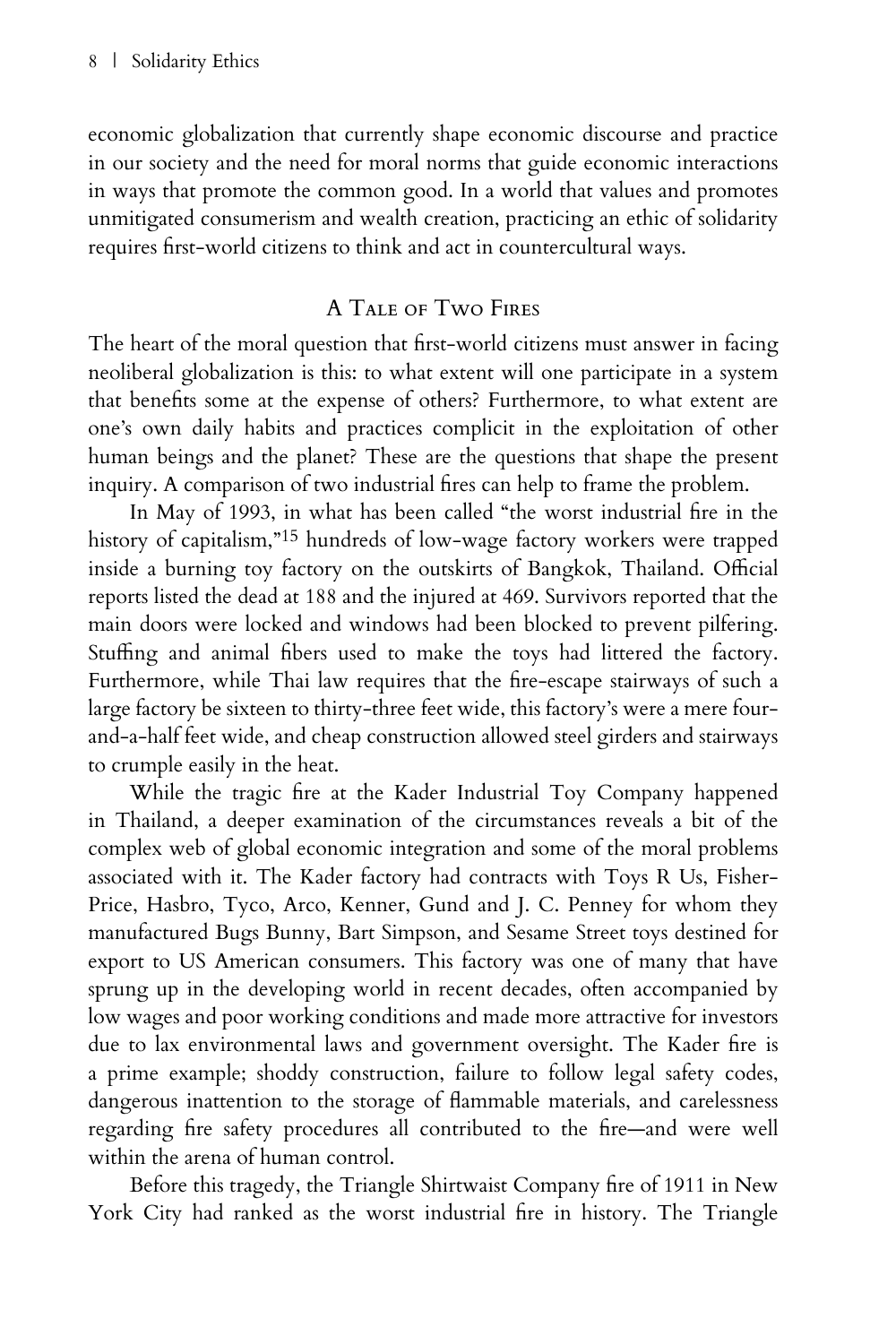fire became legendary and ushered in a new era of regulatory protection for US American workers. In fact, the outrage of citizens over the fire was so pronounced that hundreds of thousands of New Yorkers showed up for the funeral procession of the six unidentified victims in a driving rain.16 The New York state legislature set up an investigative committee that led to the modernization of the state's labor laws. It is certainly true that working conditions had been poor in factories throughout the nineteenth century as the era of industrialization firmly took root in the United States and Europe. However, labor organizers, concerned citizens, and Christians active in the social gospel movement all collaborated to rectify working conditions and bring about statutory reform that protected workers from exploitation and abuse.17

In sharp contrast to the moral indignation that followed the Triangle fire, the Bangkok fire was barely noticed by those outside of Thailand, primarily eliciting moral indifference from the world's elite. Today, similar tragedies continue to be commonplace in the low-wage factories, processing plants, and agriculture jobs that fuel the growth of the global economy by providing consumers with inexpensive goods and services and investors with remarkable profits.

The preventable nature of the fire at Kader combined with the fact that it was a factory producing goods for export to the United States (and other Western consumers) raises complicated questions about moral responsibility. Most US American consumers have bought a toy from one of these companies in their lifetime, and most of those people probably gave no thought to where the toy came from. The fact is, first-world consumers make too many purchases every day to stop and think about where each product originated: who grew our food, whose hands assembled our electronics, whose lives were risked in the manufacture of our toys.

Martin Luther King Jr. believed that the greatest tragedy of his era was the "appalling silence of the good people."18 Unfortunately, the current era is also marked by much silence on the part of many "good people." While some people who are made aware of egregious human rights violations respond with moral outrage, too many of the good people who remain silent fail to see their own connection to the crises of our world. Others lack a vision of how to respond, even if they are motivated by a desire to help. There are, of course, many people in the first world who respond with outrage to exposés in the daily media. This kind of consumer response can be useful in addressing the immediate problem of child labor, unpaid wages, or unsafe working conditions in a particular factory or manufacturing line (remember the Kathie Lee Gifford and Nike scandals related to sweatshop labor?). But campaigns like these only address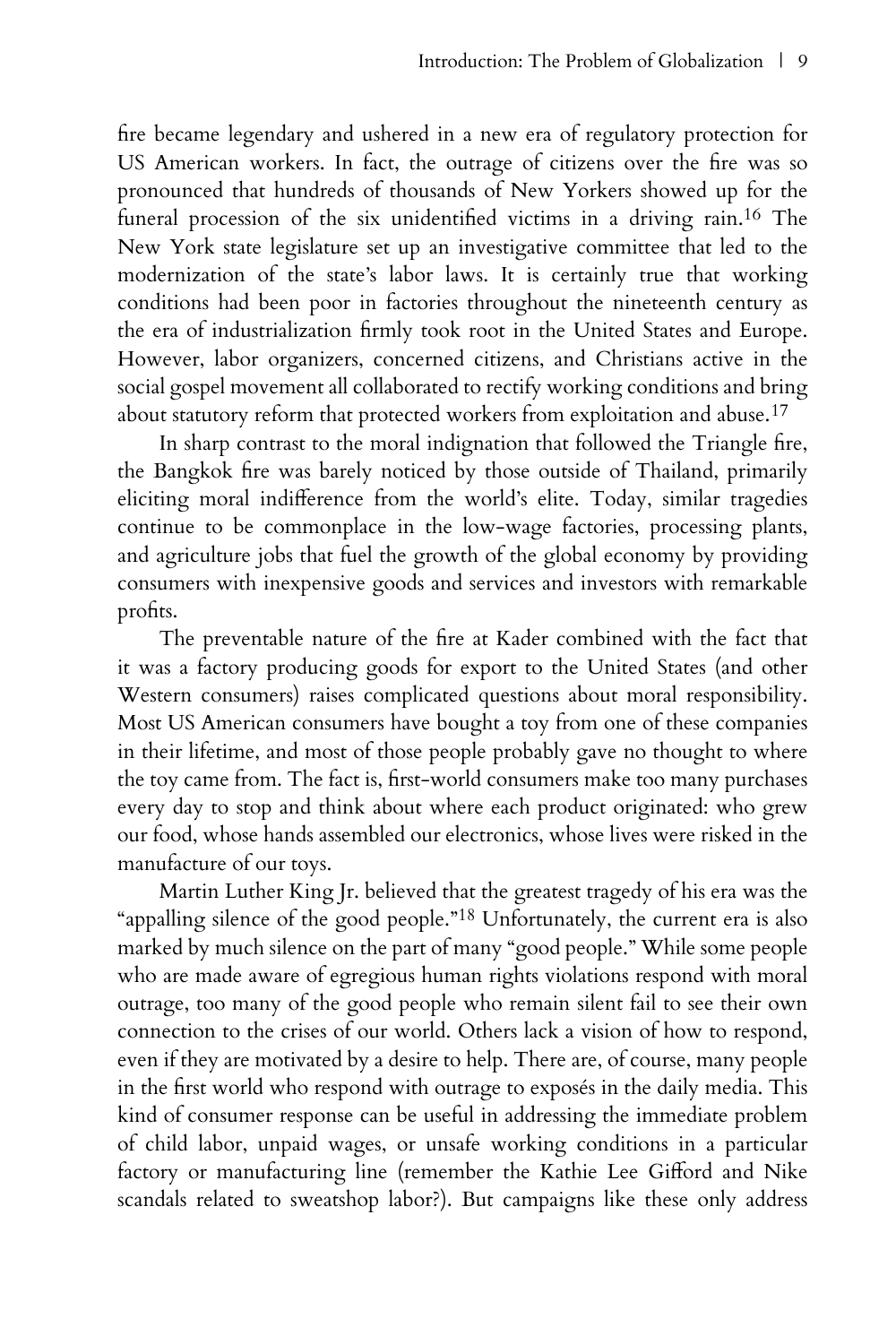the presenting problems and lack a deeper understanding of the complexity of issues of free trade, global economics, and social injustice. Without such understanding, these actions and campaigns are not likely to contribute to longterm solutions. An ethic of solidarity offers a vision of how to respond to the crises that face the human community by developing relationships of mutuality and justice and learning how to see social problems in new ways that allow for the development of new models and structures for economic exchange that promote the common good.

## Foundations for an Ethic of Solidarity

Solidarity is the building of relationships between people across lines of difference with the explicit or implicit intention of working together for social change. Relationships of solidarity are rooted in the mutual recognition of the human dignity that everyone possesses and that Christians understand as a reflection of the *imago Dei*. While these relationships may be transitory or long-lasting, they are substantive and represent a long-term commitment to the shared principle of a just social order that cares for both people and the planet. There are three key points that are foundational for first-world people who wish to develop an ethic of solidarity:

- 1) Understanding social location and personal privilege
- 2) Building relationships with people across lines of difference
- 3) Engaging in structural change

First, our social location in the world is an important factor in how we understand and interpret the world. The term "social location" refers to that set of identity-forming circumstances, like race, gender, ethnicity, culture, sexual orientation, and class that affect and influence one's experience of the world. Social location, life experience, education, training, faith commitments, and theological influences all work together to shape people's worldview, and all of these factors significantly shape the *doing* of theology and ethics in our world. How we understand and think about God, the sacred, and what it means to live faithfully in the world are all shaped by who we are. Given the hegemonic role that first-world countries have played in shaping the engines of globalization, and given our current political and economic power in the world, understanding the privileges that accrue to first-world people vis-à-vis the people who have been socially, politically, and economically marginalized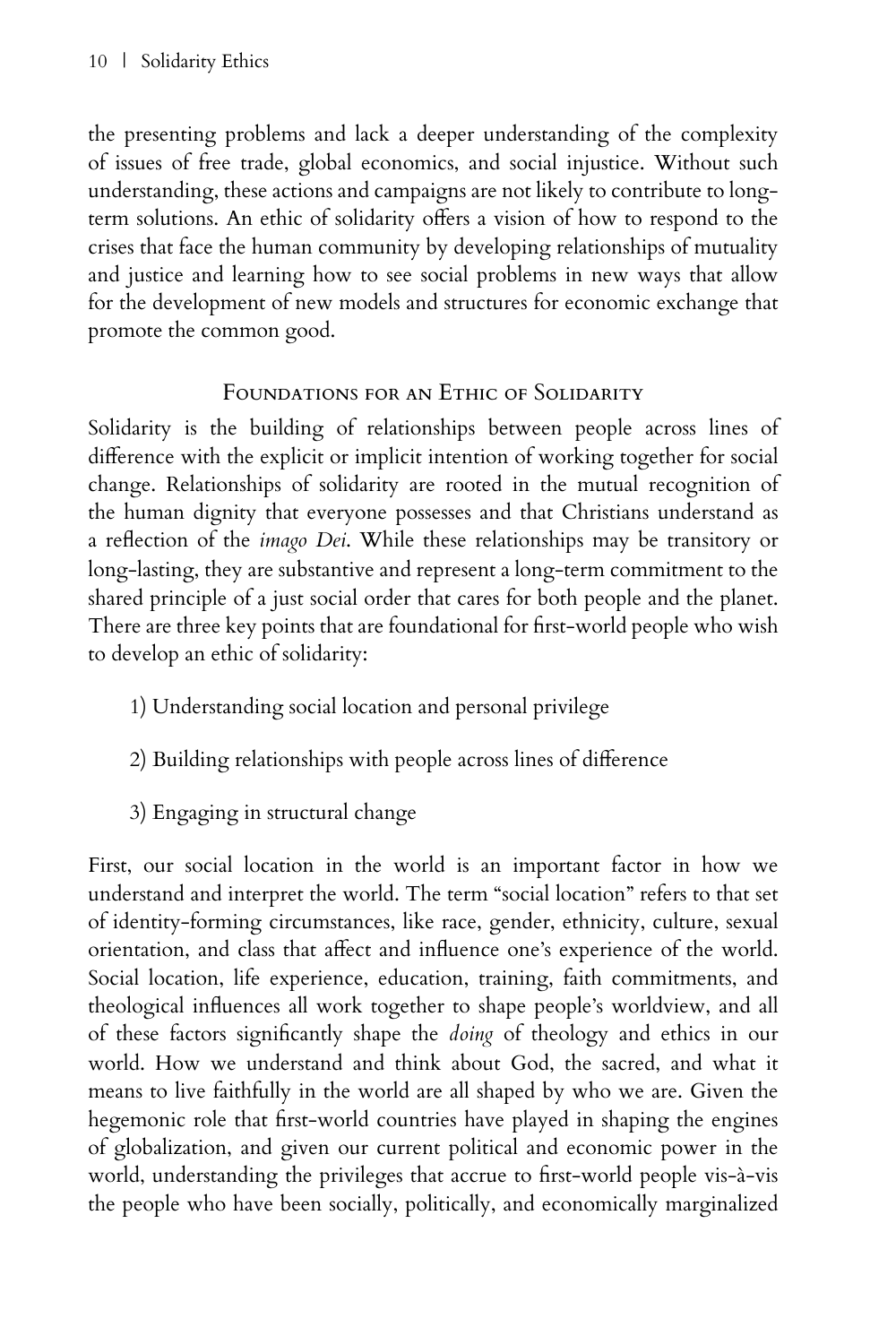by current globalization practices will be an essential aspect of this inquiry. Examining a social problem by asking questions about how the privileges of race, class, and gender shape the social reality is one aspect of engaging in critical social theory, which is an essential foundation of Christian social ethics.19

Second, developing relationships with people across lines of difference is essential to promoting consciousness-raising and sustaining long-term social change. Philosopher Kwame Appiah argues that experiences of cultural difference do more to open our minds to difference than reading or learning about difference.20 For most readers of this book, immediate and personal contact with social injustice comes in the form of encountering people who are oppressed. If these encounters lead to more long-term relationships and partnerships between individuals or communities of people, they can be an essential aspect of an ethic of solidarity. Developing significant personal relationships with real people offers the possibility of changing the way we understand the world. These relationships can help us think about the world through the eyes of others. "The poor" are no longer statistics on a page, but living, breathing people with stories, families, hopes, and dreams.

While crossing the many barriers of ethnicity, class, race, education, and nationality that separate people from one another may not necessarily make them friends, what it can do is to help Christians understand Jesus' gospel call to love their neighbor in a new way. Jesus does not tell people that they must make their neighbor into a friend, but rather his admonition is to recognize the common humanity that binds people together and to affirm that all people deserve to be treated with love, compassion, and equality. While experiential education and practices of immersion run the risk of voyeurism and exploitation of marginalized people, if these experiences are planned with the participation of local participants and as part of a larger examination of social and structural injustice, they can be an important factor in working toward social transformation.<sup>21</sup>

Third, successful long-term social change requires addressing the structural root of social problems and injustice. Sociologist Robert Wuthnow reports that two-thirds of the members of religious communities say their congregation is involved in operating a soup kitchen or food program.22 Likewise, often when people see others on the street who are hungry and homeless, an immediate and compassionate response is to reach out to them and feed and shelter them. However, in today's world many of the people who are poor, marginalized, or abused by the economic and environmental excesses of neoliberal globalization do not need charity—what they need is justice. While there is certainly a place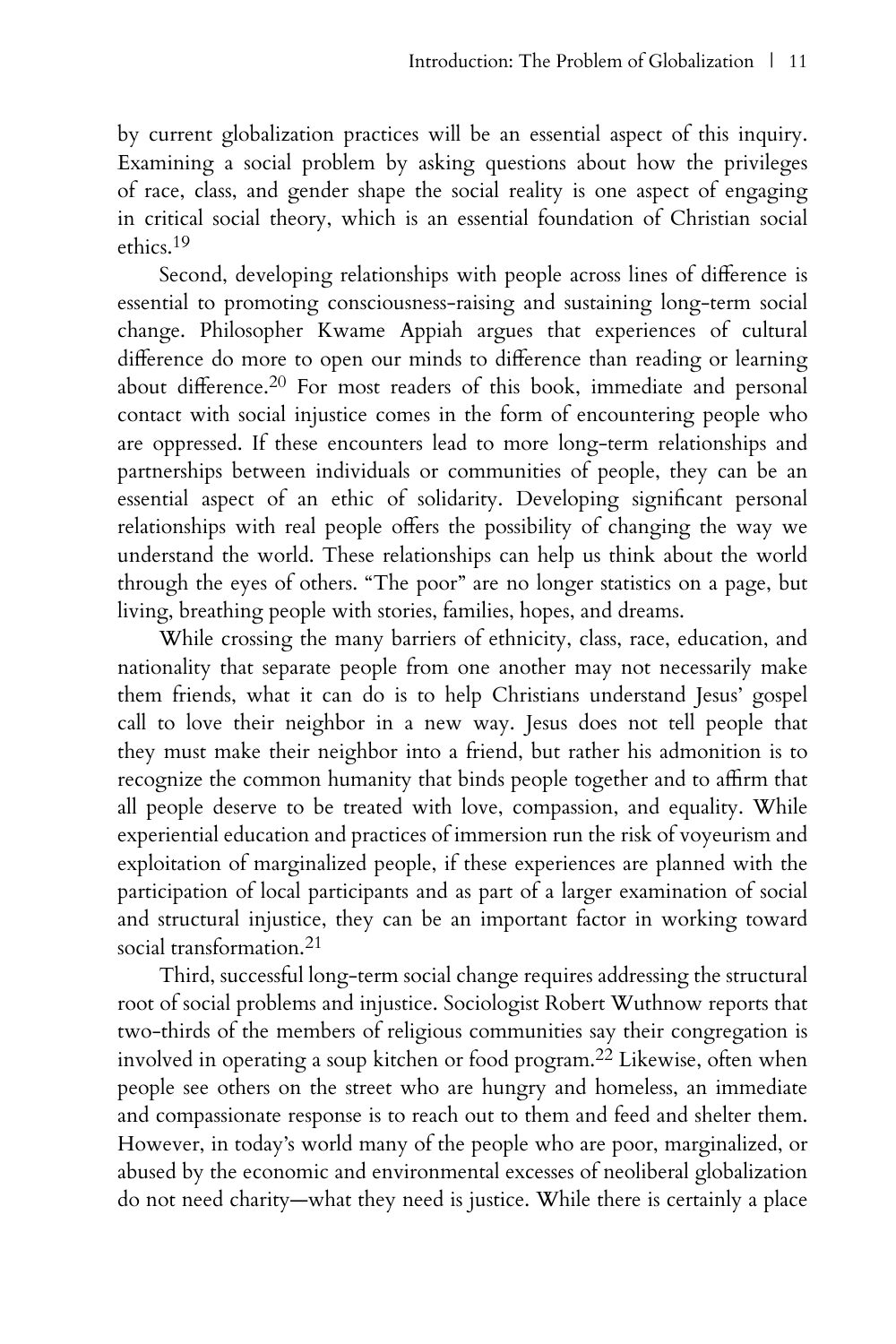for the work of charity, an ethic of solidarity focuses on the essential work of social justice as a necessary factor in changing the direction of our world toward a more just and peaceful community.

For many people, religious communities and belief systems serve as the primary source for moral education, including beliefs about human nature, right and wrong, and justice and injustice. While there are certainly people who derive their moral sensibilities from other locations (e.g., philosophy, humanism), the role of religion in shaping the moral sensibilities of the world's people is still formidable. In addressing issues of conflict and social injustice in the world, it is important to recognize the significant role that religion plays in shaping people's worldviews and moral ideals. Embracing religious traditions and communities as significant partners in the work of conflict transformation and social justice is an essential element of working toward positive social change in our world.

The task of discerning how Christians are to live faithfully in the world is the fundamental concern of Christian ethics. While timeless principles like love and justice are recognized as transcending any particular time period (and any particular religious tradition), how followers are to live out these principles is not always immediately evident. Knowing how to "do justice" requires people to identify and challenge the injustices that are prevalent in society. Beverly Harrison has described the intellectual work of theology as one of "reappropriating all our social relations, including our relations to God, so that shared action toward genuine human and cosmic fulfillment occurs."23

Engaging in this kind of theological work requires people to reclaim control of their social relations and recreate the structures of society in ways that are consistent with the biblical lessons of how to live a just and faithful life. This is where Christian social ethics begins, with an understanding that the call of Micah and the prophets to a life of justice, love, and humility before God is also the call to follow Christ in the world. By its very nature, Christian social ethics is public theology that engages in critical social analysis with an eye toward developing normative moral criteria to help shape human behavior and social policy. From this perspective, the task of Christian ethics becomes one of social transformation and social change.

#### **CONCLUSION**

It is clear that the planet is not able to sustain a global population that desires to live as first-world citizens currently live. Even more importantly, there is little evidence that first-world lifestyles that revolve around money, consumer goods, and entertainment have improved the happiness of first-world people.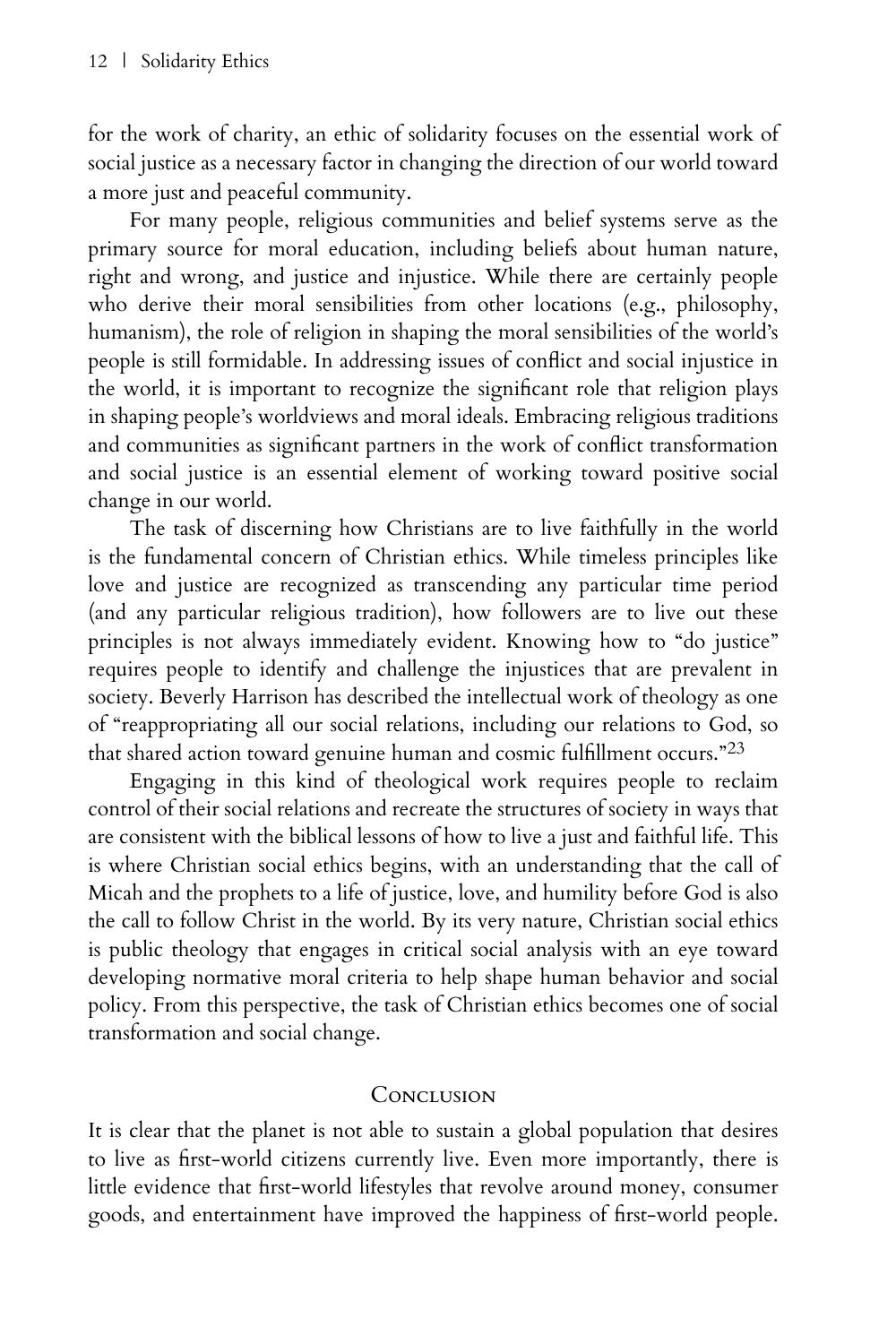Certainly, it is true that developments over the last hundred years like antibiotics, vaccines, and access to clean water have reduced infant mortality and generally increased the health and well-being of many people living in the developed world. Likewise, labor-saving devices like refrigerators, washing machines, and running water have certainly transformed women's lives and family life in general, easing the daily workload in the home. None of the advances that have been made in medicine, science, and technological innovation should be minimized, nor should the pre-industrial past be romanticized. However, a number of significant lifestyle shifts that have accompanied industrialization have increased humanity's environmental footprint with questionable contributions to the overall well-being of our lives as a community of citizens or a community of nations. Changes that have transformed the lives of those in the first world in recent decades must be examined not just on a personal level but also on a social level. What impact do these changes have on families and communities of people living halfway around the world, and on future generations?

A different world is possible. A different form of globalization and a world order marked by social justice and sustainability are possible. The economic crisis that has heralded the beginning of the twenty-first century requires new social narratives, new ways of being in the world, and a new ethic that offers us a pathway toward achieving this goal. An ethic of solidarity offers just such a pathway.

## **Notes**

1. The World Bank, *World Development Indicators, 2008* (Washington DC: Development Data Group, 2008).

2. United Nations Development Programme, "Chapter 1," in *The Human Development Report*, 1998, http://hdr.undp.org/en/reports/global/hdr1998.

3. Thomas Princen, "Consumption and its Externalities: Where Economy Meets Ecology," in *Confronting Consumption*, ed. Thomas Princen, Michael Maniates, and Ken Conca (Boston: MIT Press, 2002), 23–42. Princen defines overconsumption as the aggregate effect of consumptive behavior of individuals that actually functions to undermine a species's life-support system. While Princen's interest is primarily in the aggregate environmental effects of individual consumer behavior, his concept is instructive here as a way of understanding how individual consumer behavior that seems reasonable and appropriate has an aggregate negative effect on the well-being of the human species as a whole.

4. Certainly, there are many people in the United States and other first-world countries who struggle against economic injustice and poverty on a daily basis. I do not intend to imply that *all* people living in the first world are wealthy. Nevertheless, many of the economic advantages of neoliberal economic globalization impact the relative quality of life of people living in or near poverty in the first world vis-à-vis their neighbors in the global south. While there are many fine works that address the important issues of poverty in the United States and the first world, this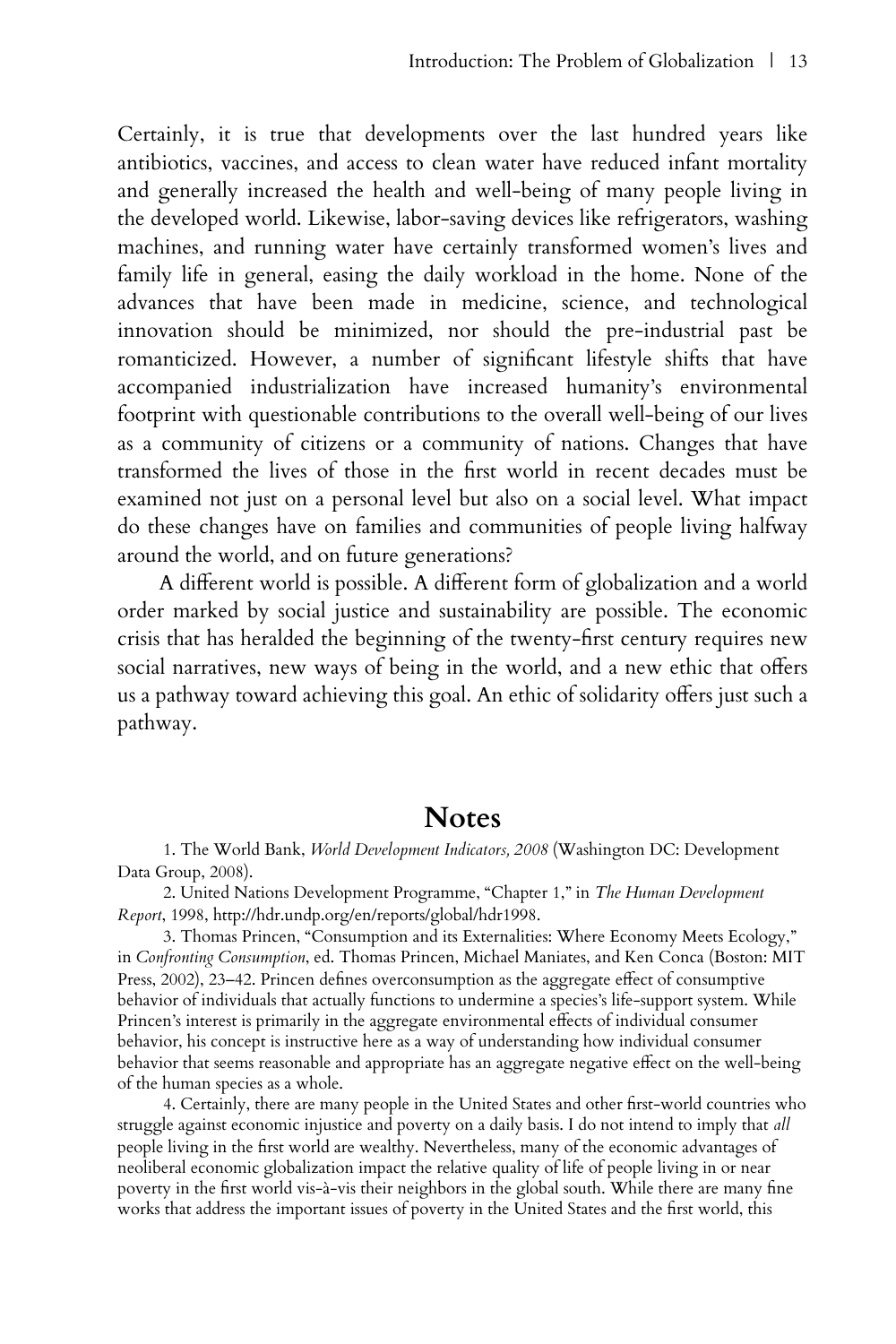book is intended to ask particular questions about the ethical and moral status and responsibility of people with privilege who are complicit in or benefit from the current form of neoliberal globalization that dominates the global political economy. Furthermore, since the book is written from a US American perspective of privilege, it often uses examples from that context. Given the fact that some of the challenges of lifestyle, environmental impact, complicity of supporting dominant forms of globalization and struggles to work toward structural change are shared more widely by people who live in the first world, I often speak more broadly for what an ethic of solidarity might mean for "first-world Christians" or "first-world people." Readers can decide for themselves whether they are implicated in the analysis presented.

5. In my first book (*In Search of the Good Life: The Ethics of Globalization* [New York: Continuum, 2004]), I offered a detailed ethical analysis of four different models of globalization (neoliberal, development, earthist and postcolonial) as a way of helping people understand that how we globalize the world is a choice that people are making and that different models of globalization embody different moral visions of "the good life." This book assumes much of the critique of the different models of globalization presented in that book and develops an ethic of solidarity as a normative Christian ethical response to the inadequacies of the dominant forms of globalization prevalent in the contemporary world.

6. Gary Dorrien offers a historical analysis of social Christianity in his book *Soul in Society: The Making and Renewal of Social Christianity* (Minneapolis: Fortress, 1995). For discussion of feminist ethics see Lois K. Daly, ed., *Feminist Theological Ethics: A Reader*, Louisville: Westminster John Knox, 1994, esp. chs. 1–2.

7. Joseph C. Hough Jr., "Christian Social Ethics as Advocacy," *Journal of Religious Ethics* 5, no. 1 (1977): 123. June O'Connor's essay, "On Doing Religious Ethics," in *Women's Consciousness, Women's Conscience*, ed. Barbara Hilkert Andolsen, Christine E. Gudorf, and Mary D. Pellauer (Minneapolis: Winston, 1985), is also a good introduction to the tasks of religious ethics. She describes these tasks as not only the decisions and actions that one takes in response to moral questions, but also attention to the interpretive framework or worldview that shapes one's decisions and actions and the epistemological perspective that shapes one's worldview.

8. David Harvey, *A Brief History of Neoliberalism* (New York: Oxford University Press, 2005).

9. Joseph E. Stiglitz, *Globalization and Its Discontents* (New York: W.W. Norton, 2002).

10. Pamela Sparr, ed., *Mortgaging Women's Lives: Feminist Critiques of Structural Adjustment* (London: Zed Books, 1994).

11. For more detailed information about the history and actions of the World Bank and IMF, see Catherine Caufield, *Masters of Illusion: The World Bank and Poverty of Nations* (New York: Henry Holt and Company, 1996) and Bruce Rich, *Mortgaging the Earth: The World Bank, Environmental Impoverishment, and the Crisis of Development* (Boston: Beacon, 1994).

12. Patricia Ventura, *Neoliberal Culture: Living with American Neoliberalism* (London: Ashgate, 2012).

13. Jeffrey D. Sachs's book, *The End of Poverty: Economic Possibilities for Our Time* (New York: Penguin, 2005), proposes an economic "ladder" that poor countries can use to climb out of poverty.

14. For a more detailed discussion of Smith's moral framework for *Wealth of Nations*, see Rebecca Todd Peters, "Economic Justice Requires More than the Kindness of Strangers," in *Global Neighbors: Christian Faith and Moral Obligation in Today's Economy*, ed. Douglas A. Hicks and Mark Valeri (Grand Rapids: Eerdmans, 2008), 89–108.

15. Information regarding the Kader fire is from William Greider's report of the incident found in William Greider, *One World, Ready or Not: The Manic Logic of Global Capitalism* (New York: Simon and Schuster, 1997), 339–346.

16. Joseph Berger, "100 Years Later, the Roll of the Dead in a Factory Fire Is Complete," *New York Times*, February 20, 2011, A13.